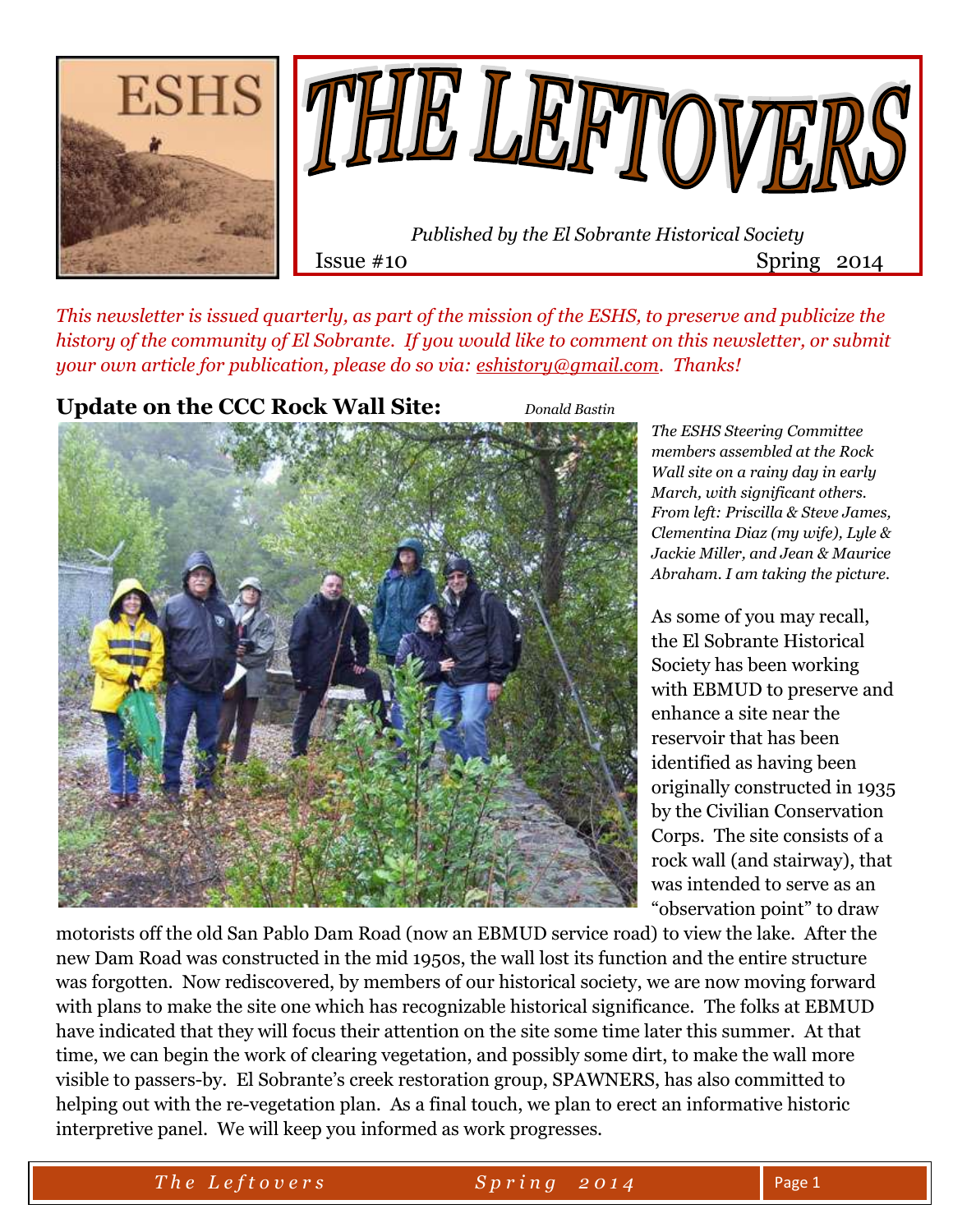# **Olinda:** The Little Town That Never Was



In September of 1887, the manager of the California Land and Improvement Company announced plans to develop a new town along the right-of-way of the California & Nevada Railroad. The site was to be located on land referred to as part of the "Victor Castro Ranch," about mile from the Oak Grove terminus, a favorite picnic spot which later became well-known as La Honda Bowl. The town was to be called Olinda, though the first choice had been "Castroville," but it was determined that too many Castrovilles were already around. The land company was preparing to sell "handsome resident property" at an upcoming auction. The C & N line was planned to run right through the new development, and arrangements were made to have the railroad bring out prospective buyers. Numerous trips were made to the new town site in 1888 and 1889, complete with band music, speeches and food, but it is not clear that any land was actually sold.

Looking at the map, the railroad follows present-day Olinda Road. The land at the top covers the site of present-day Olinda Elementary School and a good deal of land to the west, as well. Below the railroad line the proposed town boundaries extended to San Pablo Creek, which is in roughly the same channel as it was over 100 years ago. The town clearly covers much of what is today the Sherwood Forest home development.

In late May of 1889, the town site of Olinda was still the last stop on the C & N line. But the construction crews were just finishing up the job of bridging Castro Creek, just to the east (the map clearly shows the rails crossing Castro Creek). From there the rails would run along the route that would later become Hillside Drive, ending at the next stop, Laurel Glen (or Clancy's) which is now the

*The Leftovers* Spring 2014 Page 2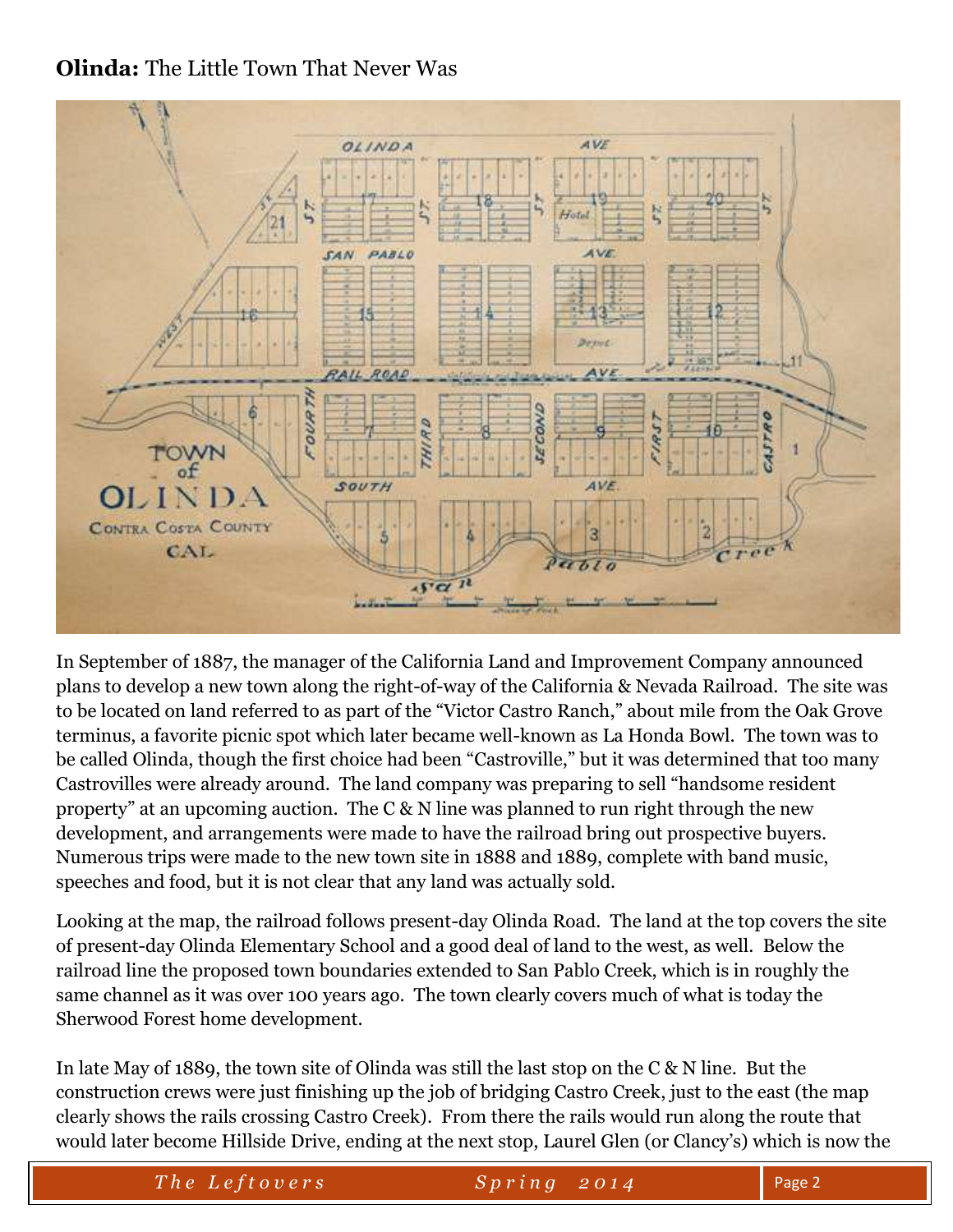site of Kennedy Grove. Just short of Laurel Glen, the crew would build another bridge over a little stream called "Clancy's Creek." Though we cannot be sure, this was likely present-day Kennedy Creek.

By 1890 the railroad had reached Orinda and would go no further. Sporadic excursions took place over the next few years, but the Olinda site was now bypassed in favor of the Laurel Glen resort, with its clubhouse, dance floor, and huge picnic area.

In 1894 the last regular runs of the  $C & N$ Railroad took place and for the next few years the line drifted in legal limbo, with the final dissolution coming early in the next century. But even as late as 1908, on what is probably the last Rancho El Sobrante map to be produced (now owned by Richard Oliver) the Olinda town site stubbornly appears.

The memory of the "town that never was" never really died. In January of 1957, work began on the new Olinda Elementary School, which would be constructed on the old Olinda town site. And in late 1963, the people of Sherwood Forest (who also shared land with the imaginary town) voted to rename Castro Road, from its intersection with Valley View to Hillside Drive. It would now be known as Olinda Road. At the same time, Castro Road, from the Dam Road to Alhambra Valley Road, was renamed Castro Ranch Road.

Originally, Hillside Drive was also to be known as Olinda, but the residents objected to the name change and they were able to keep the name by which their street had been known for decades.

So the next time you pass by Olinda Elementary School, and come to the intersection of Olinda and Castro Ranch Road, imagine for a moment that you have just driven over the tracks of the little train that once ran

through the middle of the little town that never was.

*Information taken from the book, "California & Nevada* 



*Railroad: Narrow Gauge in the East Bay" by Erle Hanson.*

# **Juvenile Vandalism Runs Rampant During Week in**

**El Sobrante** *Exerpt from the El Sobrante Herald, Sept. 3, 1953*

Juvenile vandalism in El Sobrante was at high tide last week, according to the San Pablo Patrol.

Patrol Lieutenant Art Friend reported that the air had been let out of the tires of approximately 40 cars on Rincon Road and Manor Road on Monday night while on Appian Way three juveniles were apprehended stripping a car belonging to John Haas which had been burned in a recent auto accident. The tires and wheels had been stolen previously and the owner finally had the car towed away. . . . Juveniles who stole a case of beer from the Trio Club were apprehended and the beer recovered by three other juveniles Friday night.

 Last, but least dangerous was the story of three 13-year old boys found wandering around on La Paloma Road at 2 a.m. Friday. The youths had been given permission to rough it by spending the night in a tent but decided instead to view the world through the eyes of night marauders.

**Pretty tame stuff by today's standards. And we would like to know more about the "three other juveniles" who "recovered" the case of beer from the Trio Club bandits. And just what did the "night marauders" do?**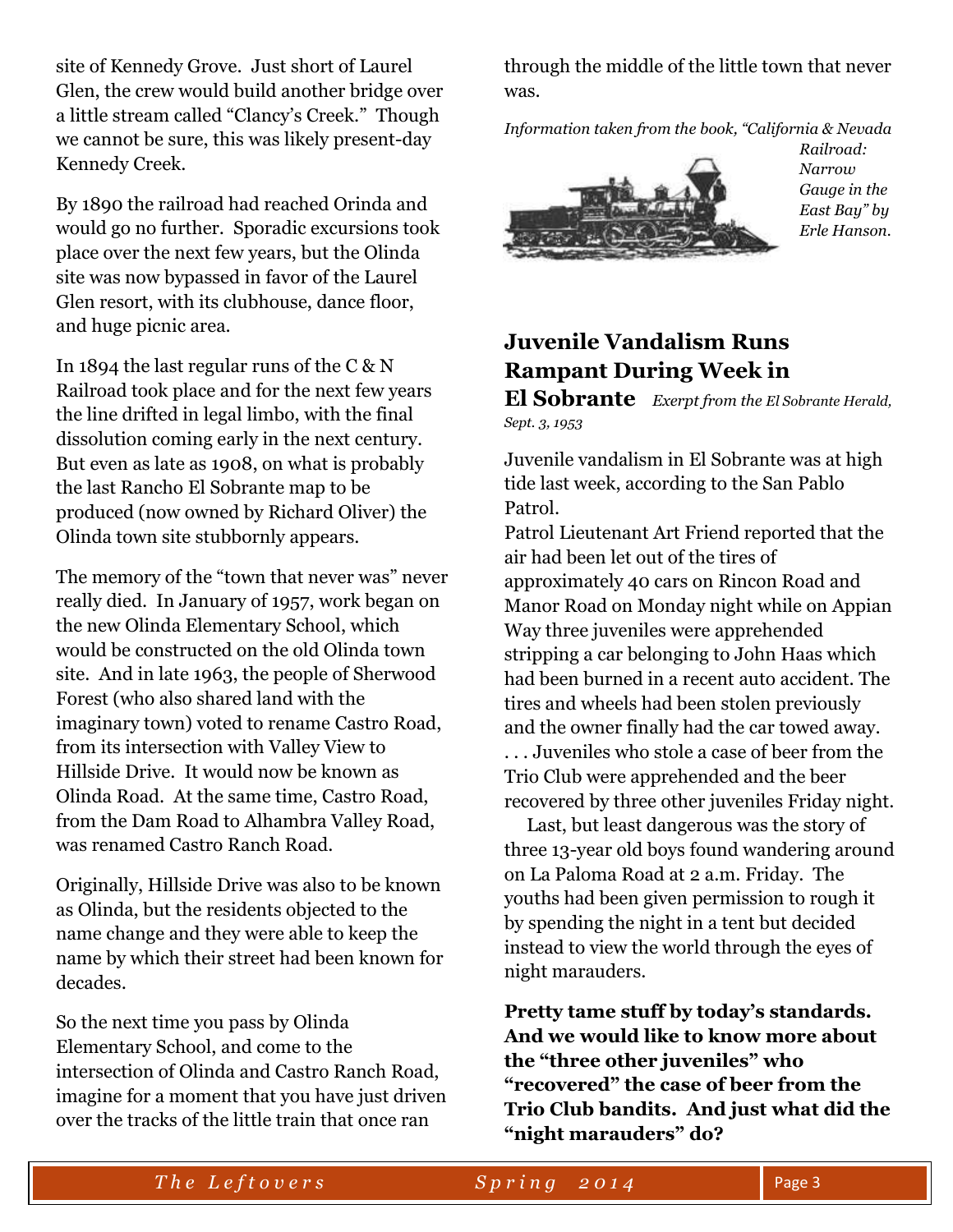## **UPDATE: DOWNTOWN HISTORIC MARKERS** *Maurice Abraham*

Plans to install historic markers in El Sobrante's downtown business district are progressing smoothly, and the markers should be in place by spring of next year. Part of a larger 'Walkability" project undertaken by the County, the historic markers will be placed in the all-new sidewalks planned for San Pablo Dam Road. The 'Walkability' project will significantly beautify the downtown and make it a more pedestrian friendly environment. In addition to the historic markers, the project will add new traditional-look iron and woodlook bus benches, trash receptacles, 40 large plant containers and some 70 new street trees (all but 6 existing trees will be removed).

The historic markers will give people a reason to explore the downtown on foot and to appreciate some of the community's history. A total of 12 markers will be installed between Appian Way and El Portal Drive. The selected markers are 24" square concrete 'tiles' to be fabricated by Quickcrete Products. Historic photos with explanatory text will be laseretched into the surface and impregnated with black paint. The markers will be inlaid in the new sidewalks, flush with the finished surface. The markers are identical in design to ones now in place along San Pablo Avenue in the City of El Cerrito.



*The image at the bottom of the left column is an El Cerrito historic sidewalk marker similar to those planned for San Pablo Dam Road.*

Among the notable historic events and places to be commemorated are El Sobrante's Mexican Rancho heritage, the California



Nevada Railroad that ran through the valley in the late 1800s and the era of

Dairy Farming so prominent in the 1940's. Among the specific locations to be memorialized are the first Fry's Foods store location, El Sobrante's first dedicated Post Office building, the first El Sobrante Mechanics Bank Building and its first gas station and hardware store, Oliver's (Ace Hardware), Park Theater, its first and only movie theater (Peniel Baptist Church), and one of oldest downtown buildings, Diebenderfer's Chevrolet Garage (El Sobrante Wheel and Brake), which started as in 1946 and has been in continuous use since as an auto repair business.

Initiated by the El Sobrante Historical Society and supported by District 1 Supervisor John Gioia and the County Public Works Department. Supervisor Gioia has secured a total of \$8,000 for the historic marker project. The source of funds is El Sobrante's RSS Fund, a local beautification fund that Richmond Sanitary Service contributes to from a portion of trash collection revenues they collect from El Sobrante customers.

The entire 'Walkability' project, including installation of the historic markers, is expected to begin construction in August of this year.

*The Leftovers* Spring 2014 Page 4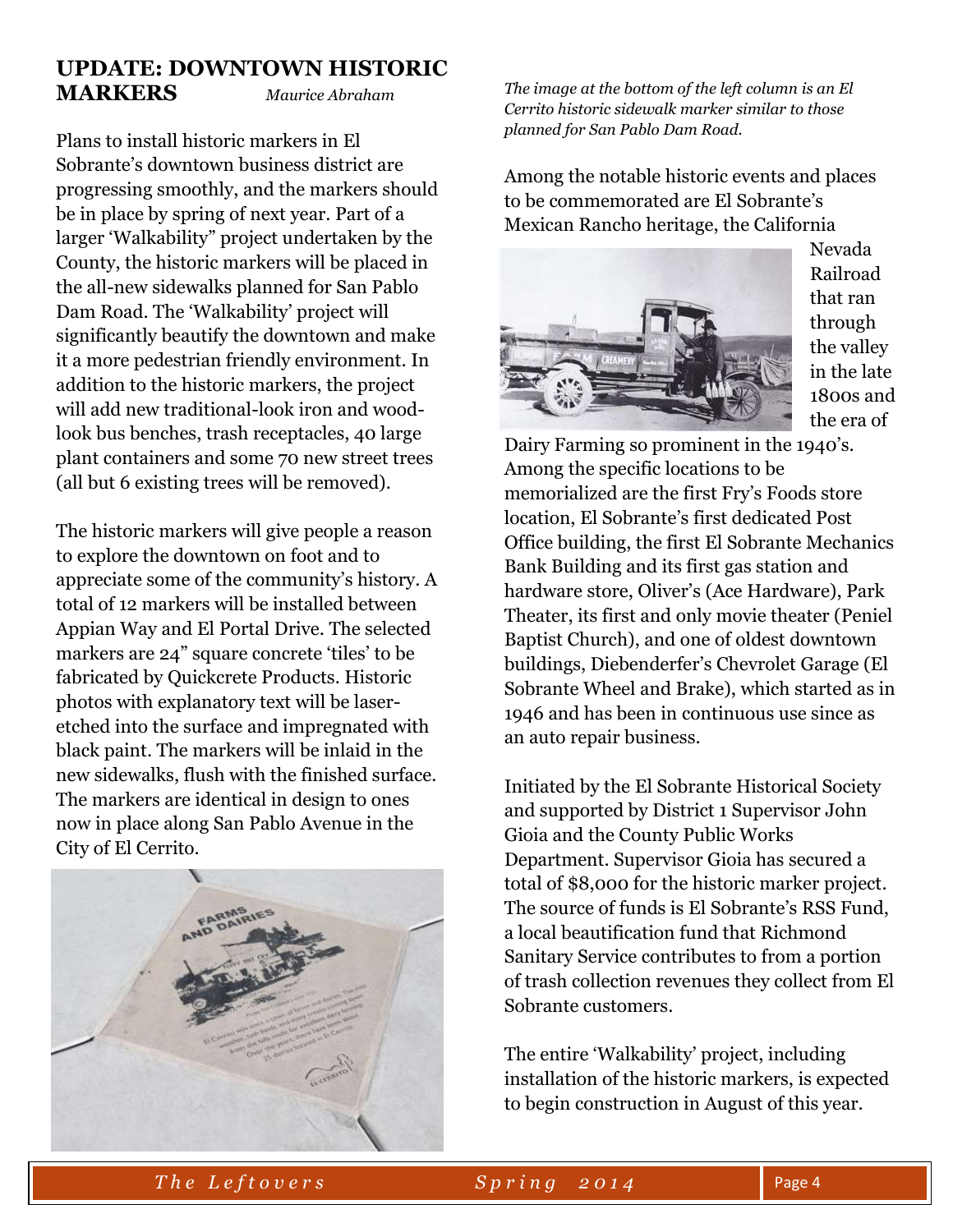## **Dating Photographs** *Donald Bastin*

Any historical society has a collection of photographs, usually received as donations. Many of these images come with little or no information; nothing is written down, either on the face of the photo or on the back. Or, what is written is indecipherable or meaningless (except to the person who did the writing). The donor, just as often, can offer little of value in placing or dating the image. Thus, our volunteers must become detectives, seeking clues in the image that will place it in time.

We are all faced with this challenge. Who of us does not have family photos that are undated and unidentified? We all have to become detectives. What are the clues that can help us to date a photograph?

## **FASHION**

Clothing, accessories, and hair styles can all be of great help in dating a photograph. In particular, women's fashion changes quickly and can be used to place an image within a few years. Men's fashion is more subtle, but can be as useful in our quest. Below, we see a happy group gathered together on a ranch in El Sobrante.



Looking at the women's dress, we see the high collars, tight bodices and full dresses typical of the 1880s. Also typical of that era is the sweptup hair style. The men wear the typical waistcoat of the time, and two sport modest mustaches, which will grow into the "handlebar" of the 1890s.



*This is a photo of Henry Alvarado, showing the fully-developed handlebar mustache of the 1890s.*

Fashion can be broken down into eras, which often fall neatly into decades. Thus, the "flapper" style of

the 1920s differs markedly from the much more modest style of the pre-WWI period. Dresses gradually become shorter during the 20s (which has been linked to a "booming" economy) but return to ankle length during the depression years of the 1930s.



In the 1940s, women's dresses took on the squared shoulders that we see in the image on the left, while dresses again became shorter. Wide lapels and double-breasted suits were still in fashion for the men.

## **AUTOMOBILES**

Beginning in the early 20th century, cars begin to make an appearance in photographs. The more autos that we can see, the more precise we can be in our dating. For instance, take a look at the following image:



A knowledgeable car fan will identify the car as a 1930 Ford. Based on this one piece of information, we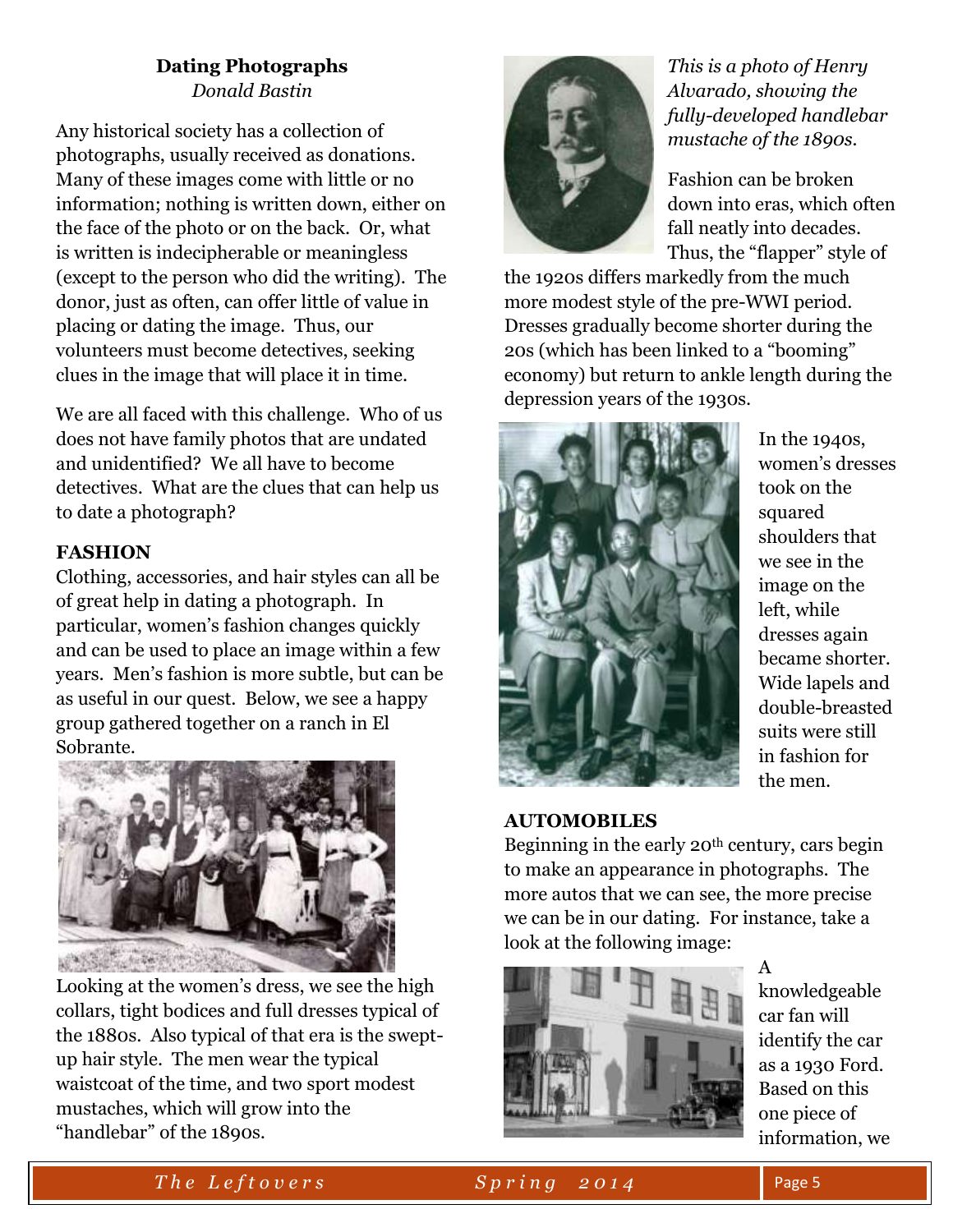might conclude that the picture was taken in the early 1930s. But we would be wrong. Take a look at the full image:



Behind the Ford is a 1941 Cadillac. So we know that the picture cannot have been taken prior to 1941. So we can probably state, with some degree of certainty, that the picture was taken some time in the 1940s (but based just upon the two cars, we cannot even be sure of that). If we had five cars in the picture, and the newest was a 1941 model, we could be much more confident in our estimate.

#### **BUSINESSES**

Buildings can last for hundreds of years, but the businesses that occupy them come and go. And just as more cars are better for an accurate dating, so are more businesses. If we can identify businesses in our photograph (grocery store, pharmacy, barber shop, etc.) it is an easy task to determine when those businesses were operating by simply checking old city directories (the precursor to the telephone directory). If a business first shows up in 1921 and disappears in the 1929 edition, we can be fairly sure that our photo was taken between those years. And if we have three businesses in the picture, it may be that that they were all in business at the same time for only a year or so.

#### **THEATRE MARQUEES (and other stuff)**

Beginning about 1910 or so, movie theaters begin to pop up in photographs taken in an urban setting. If we can zoom in on the theatre marquee, we can see what was playing, and that can be a very valuable piece of

information. Take a look at the following image:



No trouble here in reading the marquee. A quick Google of "Charley's Aunt" tells us that the movie came out in 1941. A little more digging reveals that the movie was released in early August of that year. So what is the parade about? It can't be an Independence Day parade as the date is too late, and the people are too lightly dressed for Christmas. So what other holiday rated a parade in 1941 and would take place in late summer or early fall? This could be a Labor Day Parade, but how to tell for sure? Luckily, with the help of a high-quality scanner,



we can answer this question.

By zooming in on a sign in the Safeway Store, we can see that the store was giving notice of its closure for Labor Day. So that pretty much clinches it. Without too much fear of

contradiction, we can say that this photo was taken on Labor Day, September 1, 1941.

Most photographs contain information that can help us in making dating possible. As Hercule Poirot would say, we just have to exercise our "little gray cells."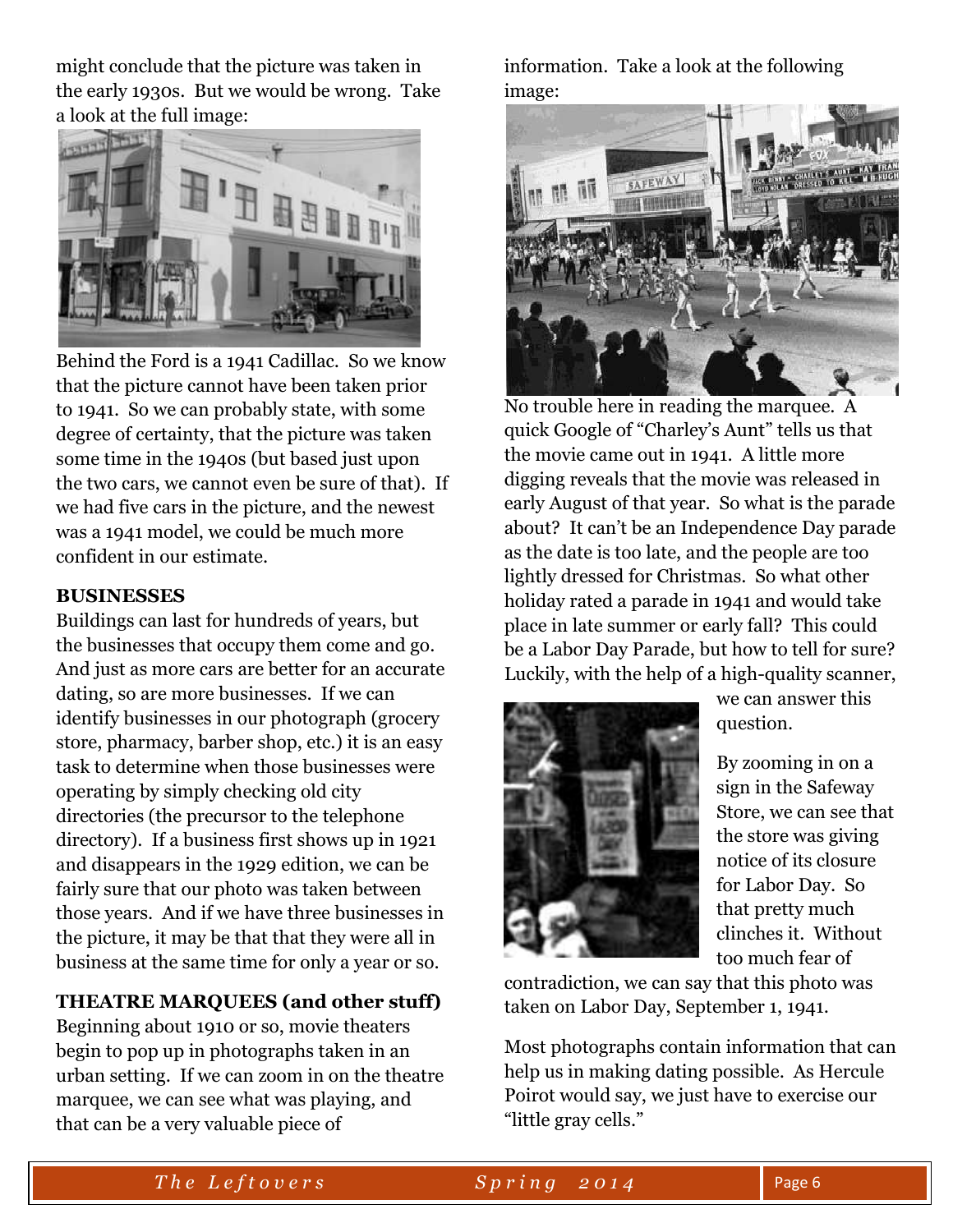# **Memories of El Sobrante**

*An Interview with Josephine Maslov Bastin*

 *Donald Bastin*



My mother, Josephine, was born in Richmond, California in March, 1920. She just celebrated her 94th birthday. Our family moved to the newly opened Sherwood Forest development in 1955

and I asked her to reminisce about this change in her life. "Moving into the El Sobrante area was a happy time for me. We watched the homes being built in Sherwood Forest and, strange as it seems, I remember that some of the men even grabbed pieces of lumber and helped to add a nail or two." Coming from a typical two bedroom, one bath home, the Sherwood Forest homes, featuring four bedrooms two bathrooms, and a brick fireplace, seemed incredibly spacious. "The women, especially, were delighted with the number and size of the rooms and were already planning their decorations. For me, it was a joy to decorate." She also was charmed by the name of the development and the street names. "Imagine living on Robin Hood Drive." But one thing bothered her (and still does). "There was no dining room!" Even our little house in San Pablo had a dining room. "All they had to do was add a wall!" There was also no laundry room, just a couple of faucets in the kitchen, so that's where the washer and dryer went. But even without a dining room or separate laundry room, my mother was very pleased with the house and the yard. "It was mine, and I could do what I wanted with it."

The back yard was large and a very nice place to visit with friends and relatives on a sunny day. It was accessed via a sliding door from the kitchen, which opened onto a patio. In this picture, my mother is sitting in the chair at the left, with her parents, Helen and Peter Maslov



in the swing. I am sitting on the lawn at the far right.

And everyone was friendly and ready to help out. "When you needed them, they were there." She got her first hearing aids from a neighbor across the street, Floyd Burt. She also remembers the decorations at Christmas. "They all decorated," she says.

Certain businesses stand out in her memory. She says that she is still remembered at the Park Pharmacy, one of her favorite places to shop. The Park Theatre was also a favorite place in town. "A lot of people went there," she states. And Oliver's Hardware she remembers as a very helpful place, especially to a woman who didn't know what she wanted or needed.

My mother learned to drive while living in Sherwood Forest, in a 1941 Ford Coupe. Lots of gear grinding and jerky starts. Learning to drive at 40 years old is a challenge. "How scared I was." She remembers making a "California stop" at the corner of Valley View and the Dam Road. A cop pulled her over. She explained that she had looked carefully in both directions and that no one was coming. The weary policeman pointed to the sign and said, "It says stop, lady!" But he let her off with a warning.